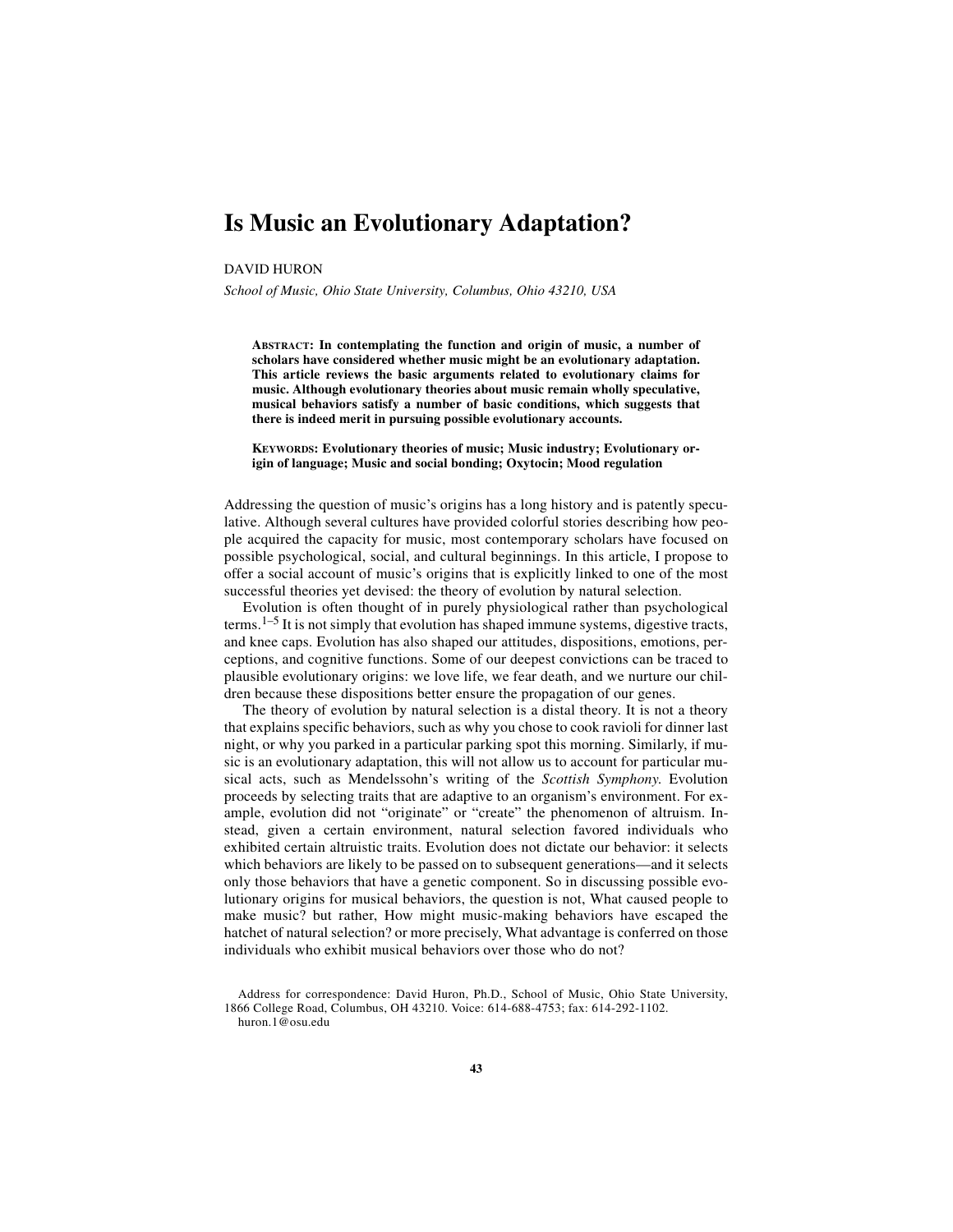## **DOES MUSIC HAVE SURVIVAL VALUE?**

Many knowledgeable people have concluded that music has no survival value. Indeed, a number of esthetic philosophers have argued that an essential, defining characteristic of the arts is that they serve no practical function.<sup>6</sup> Accordingly, any music that is created for biological (or even economic) reasons cannot be considered art. Even among evolutionary psychologists such as Steven Pinker, it has been common to suppose that music is not adaptive.<sup>7</sup>

Many linguists—Pinker included—believe that language is likely an evolutionary adaptation.8 However, the evidence in support of language as an adaptation is not notably stronger than comparable evidence for music. Where pertinent evidence is available, music exhibits the essential properties of all adaptations. My goal in this article is not to attempt to prove that music is adaptive. (Like others, I am not at all convinced that music has evolutionary origins.) Rather, my goal here is to convince you that the question of music's origins remains open and warrants further investigation (see also several articles in Wallin, Merker, and Brown<sup>9</sup>).<sup>10</sup>

Of course there are a number of dangers attending evolutionary speculation.<sup>11,12</sup> Popper (1935/1959) pointed out that no scientist has yet formulated the theory of evolution by natural selection in such a way that a set of observations could, in principle, be used to falsify it.<sup>13</sup> Gould and Lewontin<sup>14</sup> have noted that evolutionary reasoning is plagued by *post hoc* reasoning. Evolutionary theory has been used to defend all sorts of nefarious ideologies, from racism to sexism. Philosophers note that evolutionary arguments often lead to the naturalist fallacy where what is is confused with what ought to be. In the case of music, there is an undistinguished history of polemical writing where certain kinds of music have been condemned for being "unnatural." Finally, by focusing on biological issues, one can leave the false impression that the effects of culture on music are minimal.

If music is an evolutionary adaptation, then it is likely to have a complex genesis. Any musical adaptation is likely to be built on several other adaptations that might be described as premusical or protomusical. Moreover, the nebulous rubric *music* may represent several adaptations, and these adaptations may involve complex coevolutionary patterns with culture (see Ref. 15). In biological matters, things are rarely straightforward.

Given these possible dangers, why bother attempting to formulate an evolutionary theory of music? Isn't it premature? First, as noted above, my goal here is not to convince you that music is adaptive; my goal is only to convince you that this is a worthwhile question. Understanding the possible origins of music might help inform us about some of the reasons we tend to respond in certain ways. Second, in the spirit of Popper, I will aim to tell an evolutionary story that is able to generate testable hypotheses. Like other evolutionary accounts, my own theory will draw on existing knowledge, and so be *post hoc* in character. As long as this account remains *post hoc*, Gould and Lewontin's criticisms raise justified and paramount difficulties. However, it is my hope that the theory can be developed to the point where testable hypotheses might be derived.

Before entertaining some possible evolutionary views of music's origins, let us first consider two pertinent complicating points of views. One view is that music is a form of nonadaptive pleasure seeking. A second view is that music is an evolutionary vestige.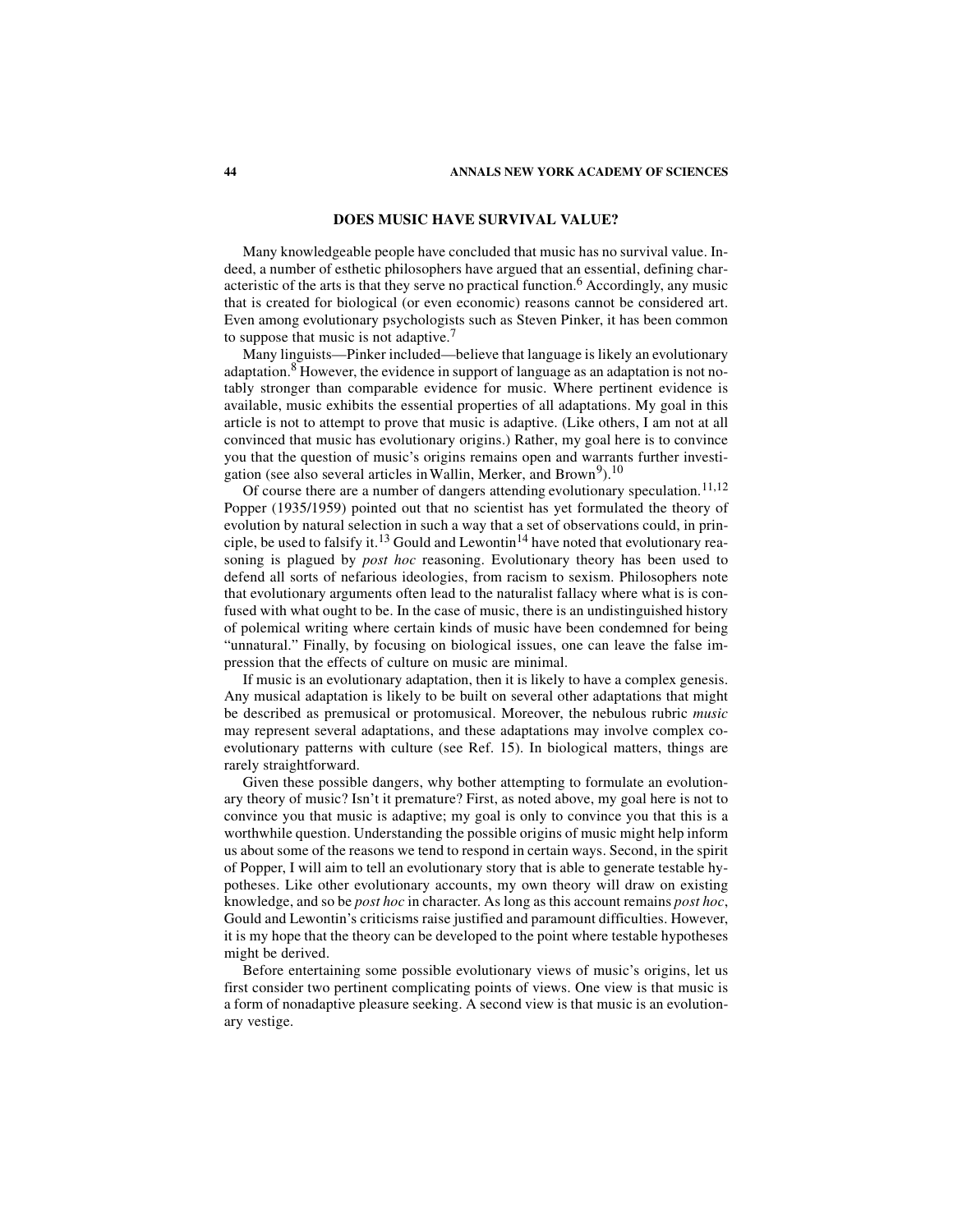# **NAPS THEORY OF MUSIC**

Most pleasurable activities, such as eating and sex, have clear links to survival. Such activities ultimately stimulate brain mechanisms that are specifically evolved to reward and encourage adaptive behaviors. Note that once brain mechanisms are in place that permit the experience of pleasure, it may be possible to stimulate those mechanisms in ways that do not confer a survival advantage. We can call these behaviors nonadaptive pleasure seeking (NAPS). An example of NAPS behavior is found in the human taste for sugars and fats. In premodern times, sugars and fats were rare in human diets, but highly nutritious in the amounts available. There are good reasons why human tastes would evolve to reward the ingestion of foods with high fat or sugar content. However, centuries of human ingenuity have succeeded in generating a modern diet that contains unnaturally high levels of fats and sugars levels so high as to cause health problems such as diabetes and heart disease. Although such tastes originally conferred an increased chance of survival, in the modern environment, these behaviors have become less adaptive.

Another example of NAPS behavior is found in drug use, such as heroin or cocaine. These drugs can directly activate the brain's pleasure centers, simply by injecting or imbibing a substance. Although the channel for pleasure exists for good evolutionary reasons, it may be possible to exploit the channel without any concomitant survival-enhancing result.

As in the case of drugs, it is possible that musical behaviors are forms of nonadaptive pleasure seeking. That is, music itself may not enhance human survival; music may merely exploit one or more existing pleasure channels that evolved to reinforce some other adaptive behavior(s). We might call this view the "NAPS theory of music."

One way to determine whether some pleasure-seeking behavior is adaptive or nonadaptive is to consider how long the behavior has been around. In the long span of evolutionary history, nonadaptive pleasure-seeking behaviors tend to be shortlived. For example, heroin users tend to neglect their health and are known to have high mortality rates. Furthermore, heroin users make poor parents; they tend to neglect their offspring. Poor health and neglect of offspring are infallible ways of reducing the probability that one's genes will be present in a future gene pool. After many generations, natural selection will tend to militate against heroin use. Those individuals who are not disposed (for whatever reason) to use heroin, are much more likely to procreate and so pass along their aversion to the use of such drugs, provided that the aversive behavior is somehow linked to a gene or genes.

The use of alcohol already suggests how NAPS behaviors can transform a gene pool. Although no gene has been identified, either for alcohol susceptibility or for alcohol tolerance, the responses of different human populations to alcohol show a suggestive pattern. Large quantities of alcohol became possible only with the advent of agriculture. Modern European and Asian descendents of early agrarian cultures (such as originated in Mesopotamia) manage to deal with alcohol better than descendents of traditional hunter-gatherer societies, such as indigenous peoples in the Americas and in the arctic regions of Europe. Of course there are certain to be nongenetic factors influencing alcohol tolerance and abuse. However, alcohol researchers suspect that genetic factors are at work. Those people who have descended from traditional agricultural societies have a clear statistical advantage in dealing with the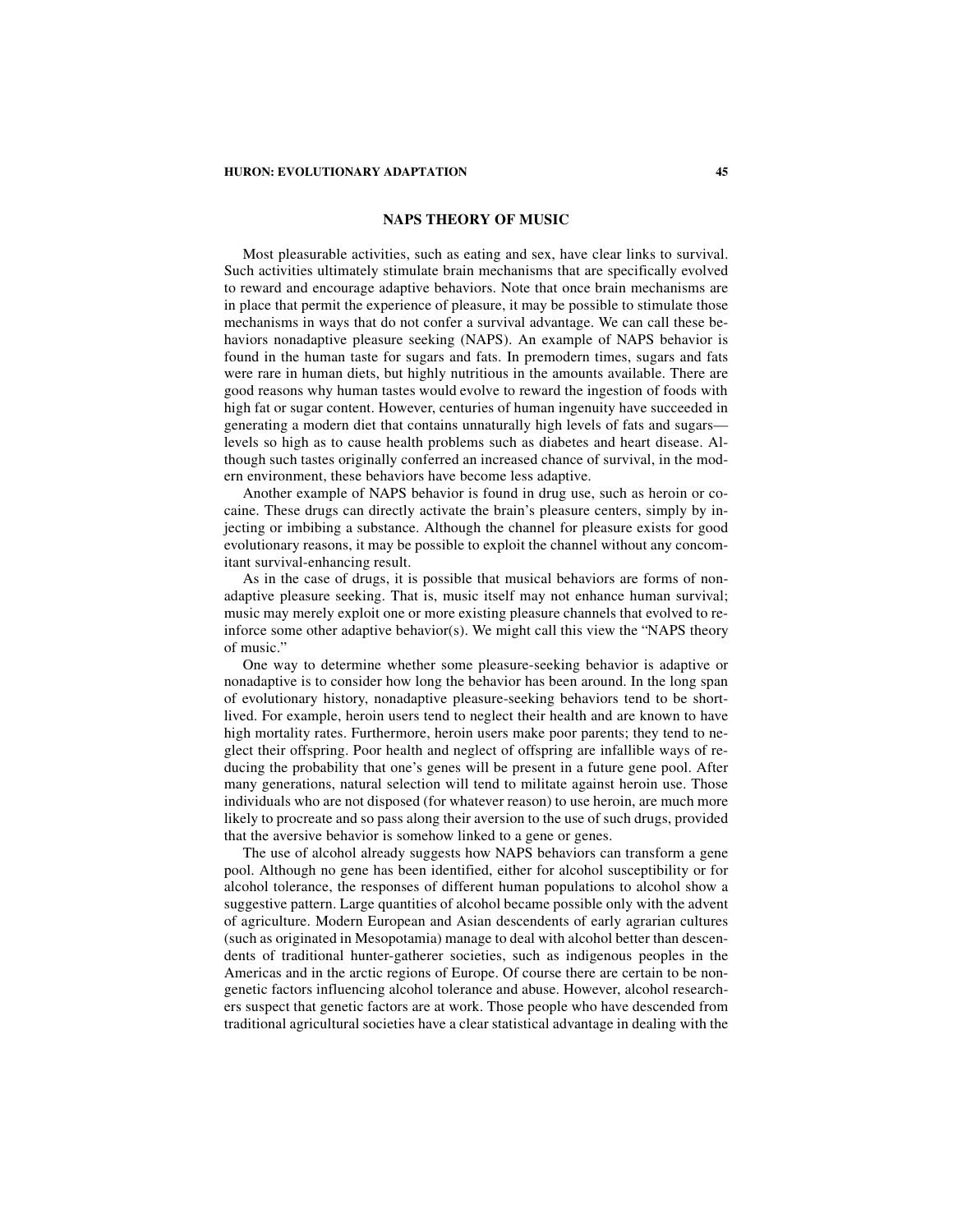nonadaptive consequences of alcohol, and this would be expected if alcohol had been prevalent in these societies for thousands of years.

If music itself has no survival value (and merely exploits an existing pleasure channel), then any disposition towards musical behaviors would tend to worsen one's survival. Spending inordinate amounts of resources (such as time and money) on music would be expected to place music lovers at an evolutionary disadvantage. In other words, if the NAPS theory of music is true, then we would expect music appreciation to be correlated with marginal existence: as in the case of alcohol, music lovers would be disproportionally more likely to end up on "skid row."

In addition, if music is nonadaptive, then it must be the case that music is historically recent; otherwise music lovers would have become extinct some time ago. As we will see, the archaeological evidence indicates that music is very old—much older than agriculture—and this great antiquity is inconsistent with music originating as a nonadaptive pleasure-seeking behavior. In short, there is little evidence that musical behaviors have been selected against. All of this suggests that there is little support for the NAPS theory of music.

## **MUSIC AS AN EVOLUTIONARY VESTIGE**

Another possibility is that, although music at one time did indeed confer some survival value, it is now merely vestigial. Like the human appendix, at one time this "organ" may have contributed directly to human survival, but now it is largely irrelevant —a piece of evolutionary litter. If this view is true, then we would have to ask What advantage did music once confer? and How have things changed so that music is no longer adaptive?

# **MEASURING THE ADAPTIVE VALUE OF MUSIC**

The adaptive value of some function is often evident in the individual survival costs arising from that function. For example, the larynx of newborn infants is anatomically arranged so that breathing and swallowing can happen at the same time. When the larynx enlarges, our physiological capacity for speech is purchased at the price of the danger of choking. In effect, one measure of the evolutionary advantage of speech is the mortality rate due to choking.

Similarly, an estimate of the evolutionary advantage conferred by music is to measure the amount of time people spend in musical behaviors. In the Atlas mountains of Morocco, full-time Jujuka mountain musicians are supported by the local villagers. That is, there is an entire caste of people whose principal productive activity is music making. A ready index of the importance of music in such a society may be the ratio of the number of musicians to the number of farmers and herders.

# **SOME EVOLUTIONARY THEORIES OF MUSIC**

Of the various proposals concerning a possible evolutionary origin for music, eight broad theories can be identified: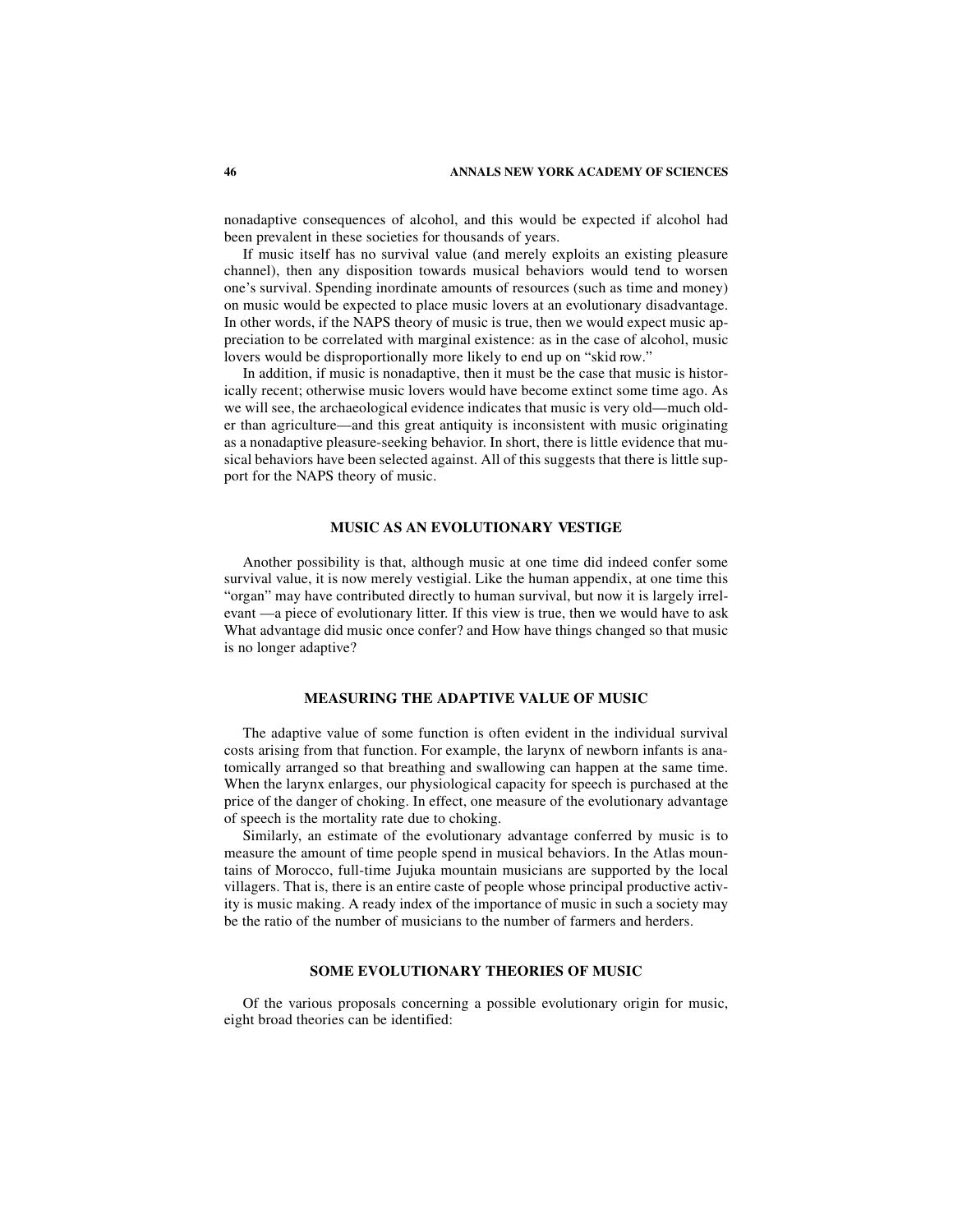*Mate selection.* In the same way that some animals find colorful or ostentatious mates attractive, music making may have arisen as a courtship behavior. For example, the ability to sing well might imply that the individual is in good health.

*Social cohesion.* Music might create or maintain social cohesion. It may contribute to group solidarity, promote altruism, and so increase the effectiveness of collective actions such as defending against a predator or attacking a rival clan.

*Group effort.* More narrowly, music might contribute to the coordination of group work, such as pulling a heavy object.

*Perceptual development.* Listening to music might provide a sort of "exercise" for hearing. Music might somehow teach people to be more perceptive.

*Motor skill development.* Singing and other music-making activities might provide (or have provided) opportunities for refining motor skills. For example, singing might have been a necessary precursor to the development of speech.

*Conflict reduction.* In comparison with speech, music might reduce interpersonal conflict. Campfire talk may well lead to arguments and possible fights. Campfire singing might provide a safer social activity.

*Safe time passing.* In the same way that sleep can keep an animal out of harm's way, music might provide a benign form of time passing. Evolutionary biologists have noted, for example, that the amount of sleep an animal requires is proportional to the effectiveness of food gathering. Efficient hunters (such as lions) spend a great deal of time sleeping, whereas inefficient feeders (such as grazing animals) sleep relatively little. Sleep is thought to help keep an animal out of trouble. A lion is more apt to injure itself if it is engaged in unnecessary activities. As early humans became more effective at gathering food, music might have arisen as a harmless pastime. (Note, for example, that humans sleep more than other primates.)

*Transgenerational communication.* Given the ubiquity of folk ballads and epics, music might have originated as a useful mnemonic conveyance for useful information. Music might have provided a comparatively good channel of communication over long periods of time.

## *Sexual Selection*

Before continuing, we should take a moment to discuss a variant of the mate selection theory. Charles Darwin identified a form of natural selection known as sexual selection. The classic example of sexual selection is the peacock's tail. The function of the tail is not to promote the survival of the peacock; rather, the function is to promote the survival of the peacock's genes. Sexual selection arises once a particular genetic preference is established by the opposite sex—in this case, the preference of the peahen for flashy tails. Even if one peahen is not particularly impressed by Las Vegas–style tails, it remains to the female's benefit to mate with the most colorful male if her offspring are more likely to be desired by other females who are fond of colorful tails.

Darwin himself suggested that music might have arisen due to sexual selection in mating calls.<sup>16</sup> Like the peacock's tail, the preferences of hominid women could create an escalating competition for ever more elaborate and beautiful melodies. Miller<sup>17</sup> has suggested that sexual selection accounts for why musical interests appear to peak in adolescence. However, the members of the all-male Vienna Philharmonic notwithstanding, there is nothing to indicate that one sex is more musical than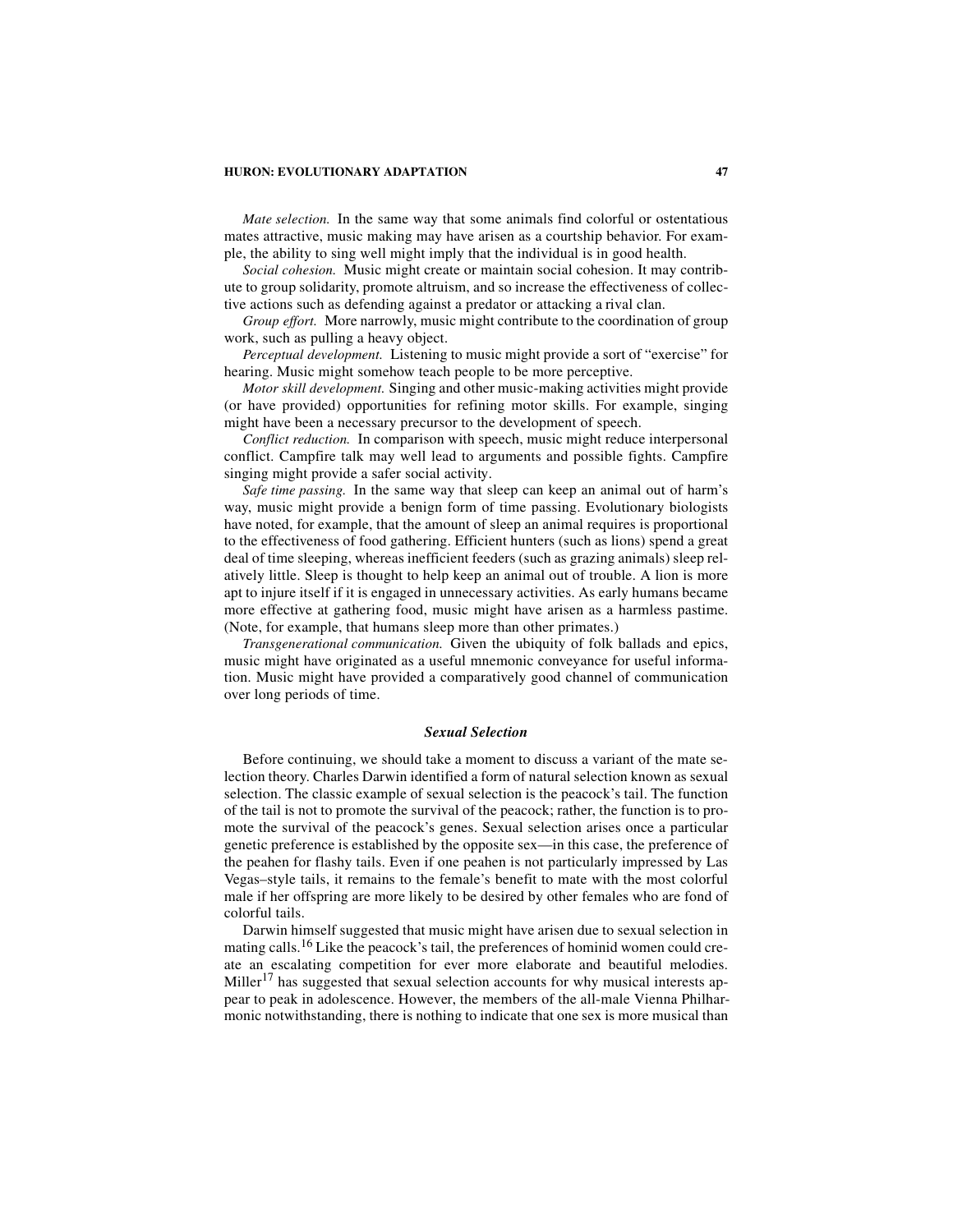the other, and so there is no evidence of the dimorphism commonly symptomatic of sexual selection. Women may be impressed by men who serenade them outside their balcony windows, but unlike female songbirds, female humans are perfectly capable of serenading men. Currently, there is no other known example of sexual selection that does not exhibit high sexual dimorphism—although one should note that biology is full of surprises.

## **TYPES OF EVIDENCE**

In presenting a case for the evolutionary origins of music, we can consider four types of evidence:

*Genetic evidence.* The best evidence of an evolutionary origin would be the identification of genes whose expression leads to the behavior in question. Unfortunately, it is rare for scientists to be able to link particular behaviors to specific genes. Although behavior-linked genes have been discovered in other animals (such as fruit flies), no behavior-linked gene has yet been conclusively established in humans. As in so many other areas, music has attracted a kind of folklore related to heritability. In some cultures, it is common for people to assume or believe that musical talent is partly inherited. More recently, work at the University of California, San Francisco by Baharloo *et al*. 18 appears to suggest a genetic component for absolute pitch.

*Neurological evidence.* The existence of specialized brain structures is neither a sufficient nor a necessary condition for music to be an evolutionary adaptation. Nevertheless, if stable anatomical brain structures exist for music, then this is consistent with music arising from innate development rather than being due solely to a generalized learning.

*Ethological evidence.* Are musical behaviors consistent with survival and the propagation of genes? In order for music to be an evolutionary adaptation, musicrelated behaviors must somehow increase the likelihood that the musical person's genes will be propagated.

 *Archaeological evidence.* Since complex evolutionary adaptations arise over many thousands of generations, we must ask how widespread music is in biological history? If music originated in the past few thousand years, then it is highly unlikely to be an evolutionary adaptation. Evolution does not work that fast.

As noted, there is currently no evidence that links music to any gene. Let's consider the other areas of evidence in more detail.

# **ARCHAEOLOGICAL EVIDENCE**

Let's begin by considering some of the archaeological facts. The archaeological record shows a continuous record of music making in human settlements. Wherever you find evidence of human settlement, you find evidence of musical activities.

In 1995, paleontologist Ivan Turk discovered a bone flute while excavating an ancient burial mound in Divje Babe, Slovenia.19,20 This flute has been determined to be between 43,000 and 82,000 years old, using electron spin dating. The instrument was fashioned from the femur of the now-extinct European bear.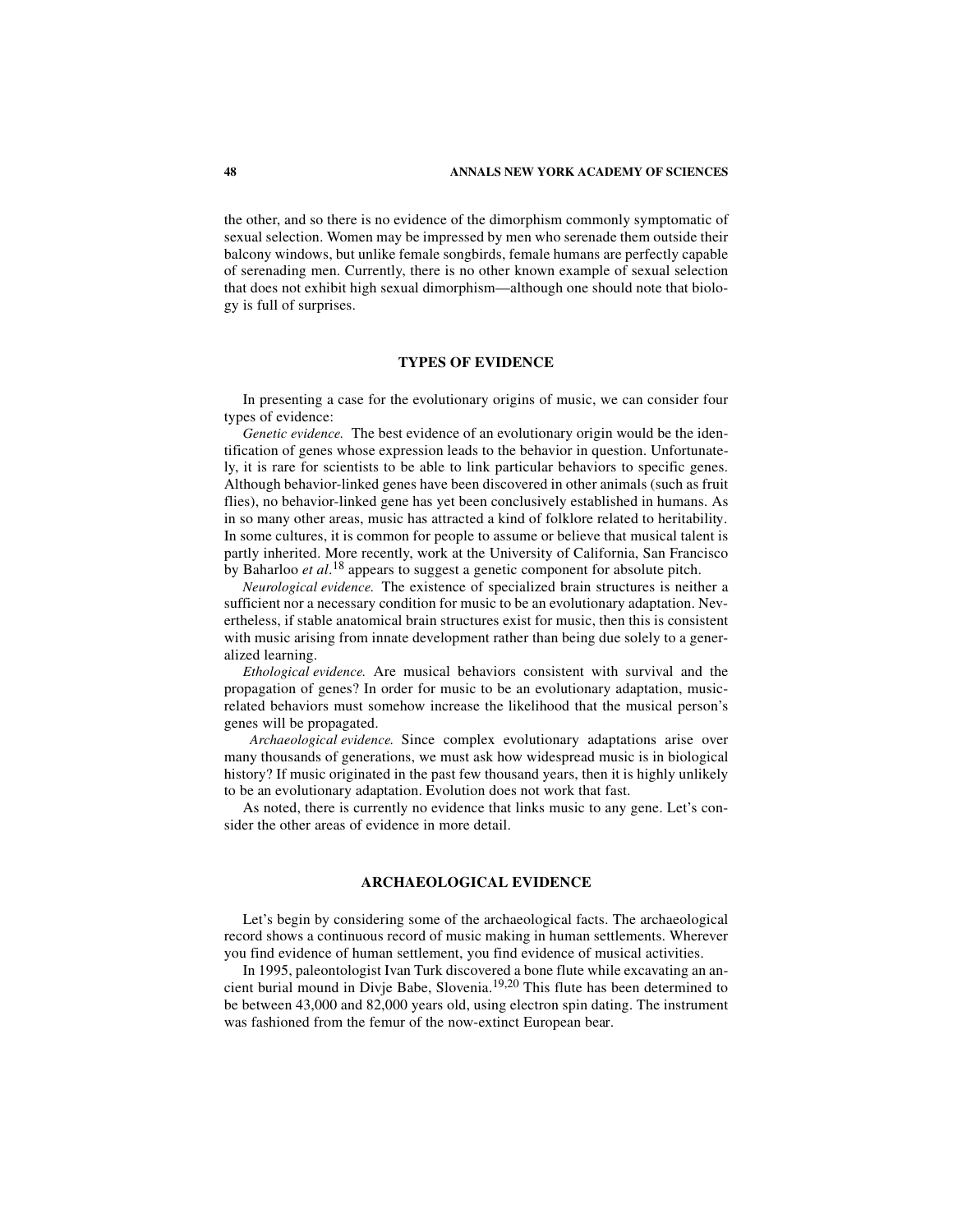Of course, finding this flute does not mean we have found the earliest musical instrument; this is just the earliest found instrument. As musical instruments go, flutes are rather complicated devices. If we look at contemporary hunter-gatherer societies, the most common instruments are rattles, shakers, and drums. For example, prior to the arrival of Europeans, by far the most common instruments in native American cultures were rattles and drums. The same pattern of preferred instruments is evident in African and Polynesian cultures. If we assume that rattles and drums typically predated the use of flutes, then the ancient music makers of Slovenia might well have been creating instrumental music somewhat earlier than 100,000 years ago.

What sort of music making, however, might have existed prior to the fashioning of musical instruments? It is not unreasonable to assume that singing preceded the making of musical instruments by some length of time. If we suppose that singing predated instrument making by 50% of the intervening time, then music making might have existed 150,000 years ago—roughly twice the age of the older estimate for the Divje Babe flute. Even this figure might be a conservative estimate, and the actual origin of music might be twice as old, say around 250,000 years ago.

On the other hand, the Divje Babe flute might truly be an early specimen, and singing might have developed about the same time. Using the most recent estimate for the Divje Babe flute would therefore place the origins of music making about 50,000 years ago.

In summary, the archaeological record implies that music making likely originated between 50,000 years ago and a quarter of a million years ago. Although Wurlitzer organs, American Bandstand, and MTV are relatively recent phenomena, music making, in general, is really quite old. The evidence pointing to the great antiquity of music satisfies the most basic requirement for any evolutionary argument. Evolution proceeds at a very slow pace, so nearly all adaptations must be extremely old. Music making satisfies this condition.

Incidentally, the antiquity of music raises problems for those who would wish to use evolutionary arguments in esthetic debates by claiming that one music is "more natural" than another. Whatever the origins of music, the vast majority of people have long ceased to live in Pleistocene conditions. In deciding whether Twisted Sister is better or worse than the Grateful Dead, appealing to the sounds of neolithic caves is unlikely to help.

# **ANTHROPOLOGICAL EVIDENCE**

Turning to contemporary anthropology, we can ask, What does the plethora of existing human cultures tell us about music? Without taking time to review the evidence, there is one overwhelming conclusion from the modern anthropological record. There is no human culture known in modern times that did not, or does not, engage in recognizably musical activities.

Not only is music making very old, it is ubiquitous; it is found wherever humans are found.21 Moreover, I neglected earlier to mention one important fact about the bone flute at Divje Babe: the flute was found in a Neanderthal burial site. The Divje Babe flute isn't even a human artifact. In short, it may be that music making is not just ubiquitous among *Homo sapiens*; music making may possibly be characteristic of the entire genus *Homo*.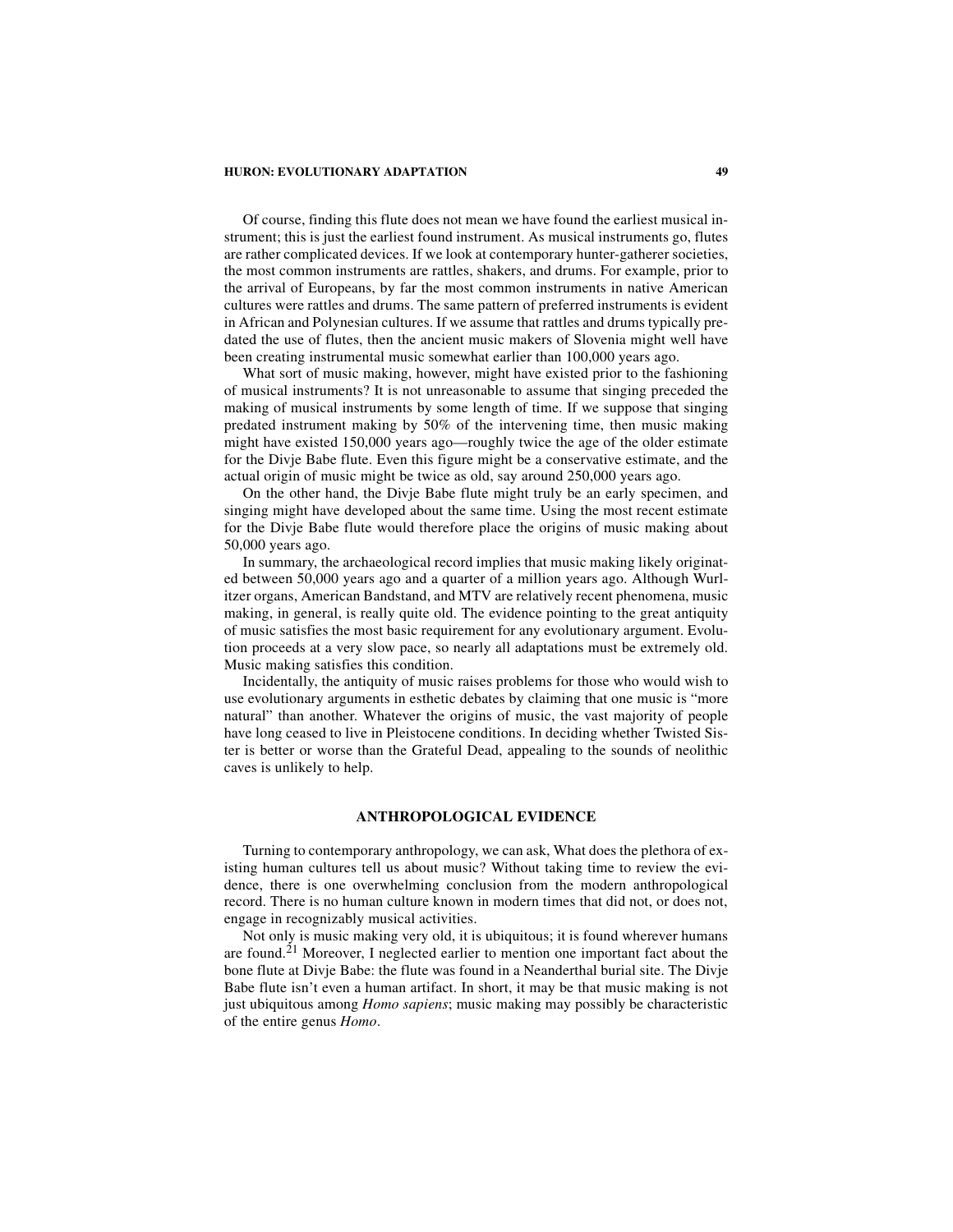#### **50 ANNALS NEW YORK ACADEMY OF SCIENCES**

The evidence pointing to the ubiquity of music satisfies another important basic requirement for any evolutionary argument. Relatively few adaptations are not found throughout the entire population of the affected species. For example, if eyelashes confer an evolutionary advantage, then just about everyone should have eyelashes. There are some exceptions to this principle, some of which are very important. For example, humans divide into female and male versions, so there are some genes that are not shared by everyone. Another more subtle example is the gene that codes for sickle-cell—a gene that protects against malaria, but that can also cause anemia. In general, however, adaptive genes are typically ubiquitous throughout a gene pool.

## **ETHOLOGICAL EVIDENCE**

When studying a particular animal, ethologists often begin by making an inventory of observed behaviors. What does the animal do, and how often does it do it? Activities that require a great deal of time and large expenditures of energy are understandably considered important. Ethologists assume that behaviors are likely to be optimized. Even behaviors that seem unimportant (such as infant play or sleeping) often have a serious or critical purpose.

Primates, for example, spend an extraordinary amount of time grooming each other. Ethologists feel obliged to formulate theories that account for the various proportions of resources dedicated by an animal to different activities.

Let's apply the ethological approach to the behaviors we call musical. For the purposes of illustration, we will consider two case descriptions. The first case is that of the Mekranoti Indians of the Brazilian Amazon, and the second case is that of contemporary society in the United States.

## *The Mekranoti Indians*

The Mekranoti Indians are hunter-gatherers who live in the Amazon rain forest of Brazil. In Mekranoti culture, singing plays a prominent role in daily life. For several months of the year, every morning and evening the women lay banana leaves on the ground where they sit and sing for between one and two hours. The men sing early every morning, starting typically around 4:30, but sometimes as early as 1:30 A.M. The men sing for roughly two hours each day, and often they will also sing for a half hour or so before sunset.

When singing, the Mekranoti men hold their arms in a sort of cradling position and swing their arms vigorously. The men endeavor to sing in their deepest bass voices and heavily accent the first beats of a pervasive quadruple meter with glottal stops that make their stomachs convulse in rhythm. Anthropologist Dennis Werner<sup>22</sup> describes their singing as a "masculine roar." When gathering in the middle of the night, the men are obviously sleepy, and some men will linger in their lean-tos well after the singing has started. These malingerers are often taunted with shouted insults.

Werner reports that "Hounding the men still in their lean-tos [is] one of the favorite diversions of the singers. 'Get out of bed! The Kreen Akrore Indians have already attacked and you're still sleeping,' they [shout] as loudly as they [can]…. Sometimes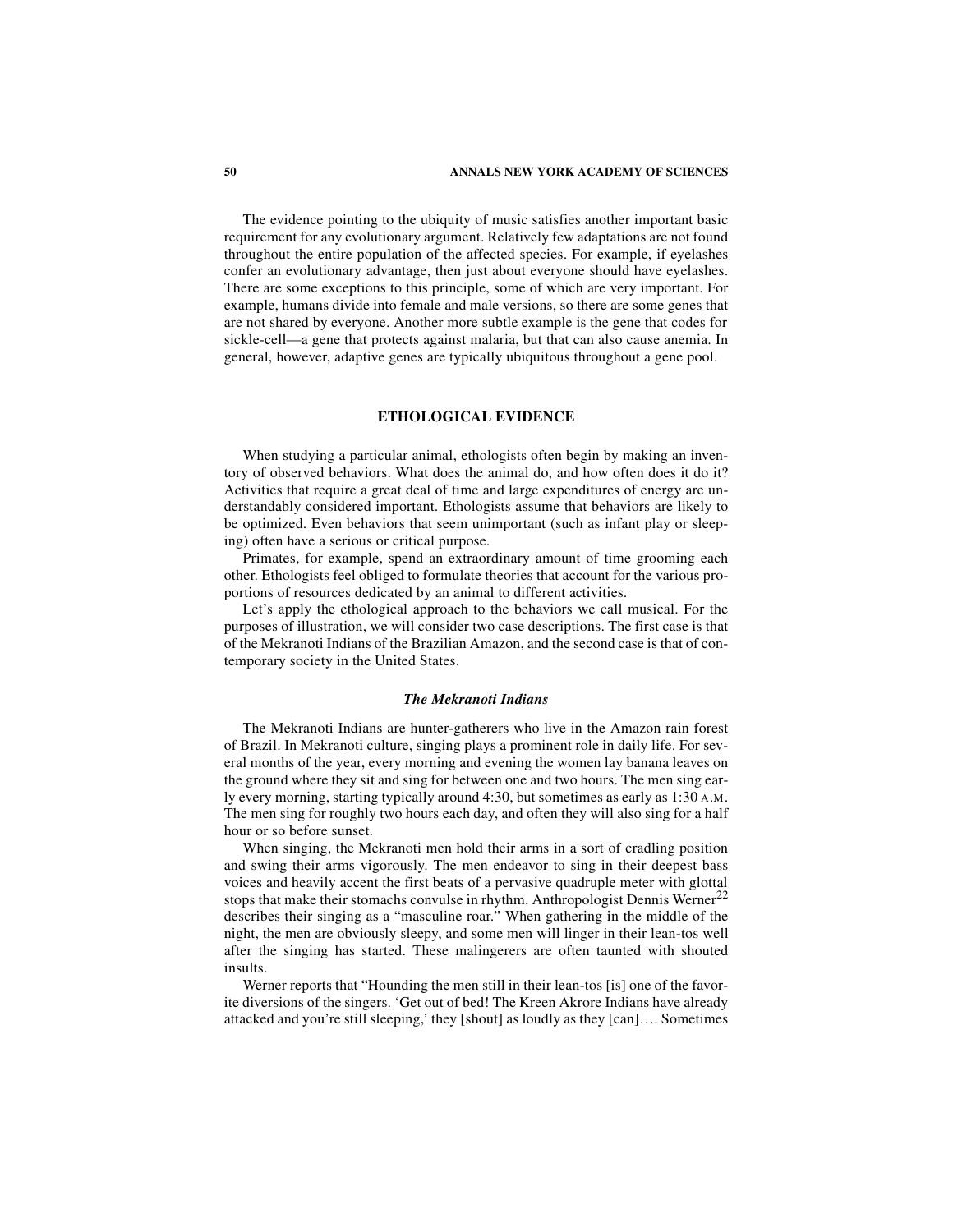the harassment [is] personal as the singers [yell] out insults at specific men who rarely [show] up." $2\overline{3}$ 

What is extraordinary about the Mekranoti singing is the amount of time involved —roughly two hours per day. (Remember, this is a subsistence hunter-gatherer society.) For the evolutionary ethologist, the important question arising from the Mekranoti Indians is why music making would attract so much of the tribe's resources. We will return to this question later.

# *Modern United States of America*

By way of comparison, consider now the prevalence of music in a modern industrialized society like the United States. For the ethologist looking at modern human behaviors, a crude though ready index of the amount of resources we dedicate to a particular activity can be found by measuring economic activity.

There is a widespread misconception that the foremost export sector in the US economy is "high technology." In fact, the preeminent export sector in the US economy is entertainment. Of the various component areas—films, sports, television, toys, and games—it is music that ranks foremost.

How big is the music industry? The music industry is bigger than the pharmaceutical industry. People spend more money on music than on prescription drugs. We purchase recordings, go to concerts, buy sheet music, take our children to music lessons, listen to commercial radio, watch film accompanied by music, and encounter Muzak in the local shopping mall. The most active concert venues in the world are freeways: a major preoccupation for millions of drivers is listening to music.

Of course financial measures are crude indicators of behavioral significance. The ethological point is simple. In both a hunter-gatherer society and a modern industrial society, we find humans dedicating a notable proportion of the available resources to music making and listening. Music may not be more important than sex; but it is arguably more expensive, and it is certainly more time consuming.

In order to put these behaviors in perspective, suppose you were a Martian anthropologist visiting Earth. There are many aspects of human behavior that would have recognizable value. You would see people engaged in growing and preparing food, in raising and educating children, people involved in transportation, health, and governance; but even if Martian anthropologists had ears, I suspect they would be stumped by music.

If you are still not convinced that music attracts a peculiarly excessive proportion of human resources, consider another comparison. Think of how important food is to human well-being, of how tasty and enjoyable food is and can be. Now how many universities have departments of cuisine or nutrition, or departments of food sciences, or even departments of home economics? Now consider how many universities have departments of music. Why would music figure more prominently than food? To a visiting tourist from Mars, music sticks out; it is a remarkable and bizarre activity that earthlings do.

Of course, we must be careful in drawing any conclusions about adaptations based on observations of modern behaviors. If music making is an adaptive behavior, then it must have arisen long ago in the environment of evolutionary adaptedness namely, the Pleistocene period, when the vast majority of human evolution occurred.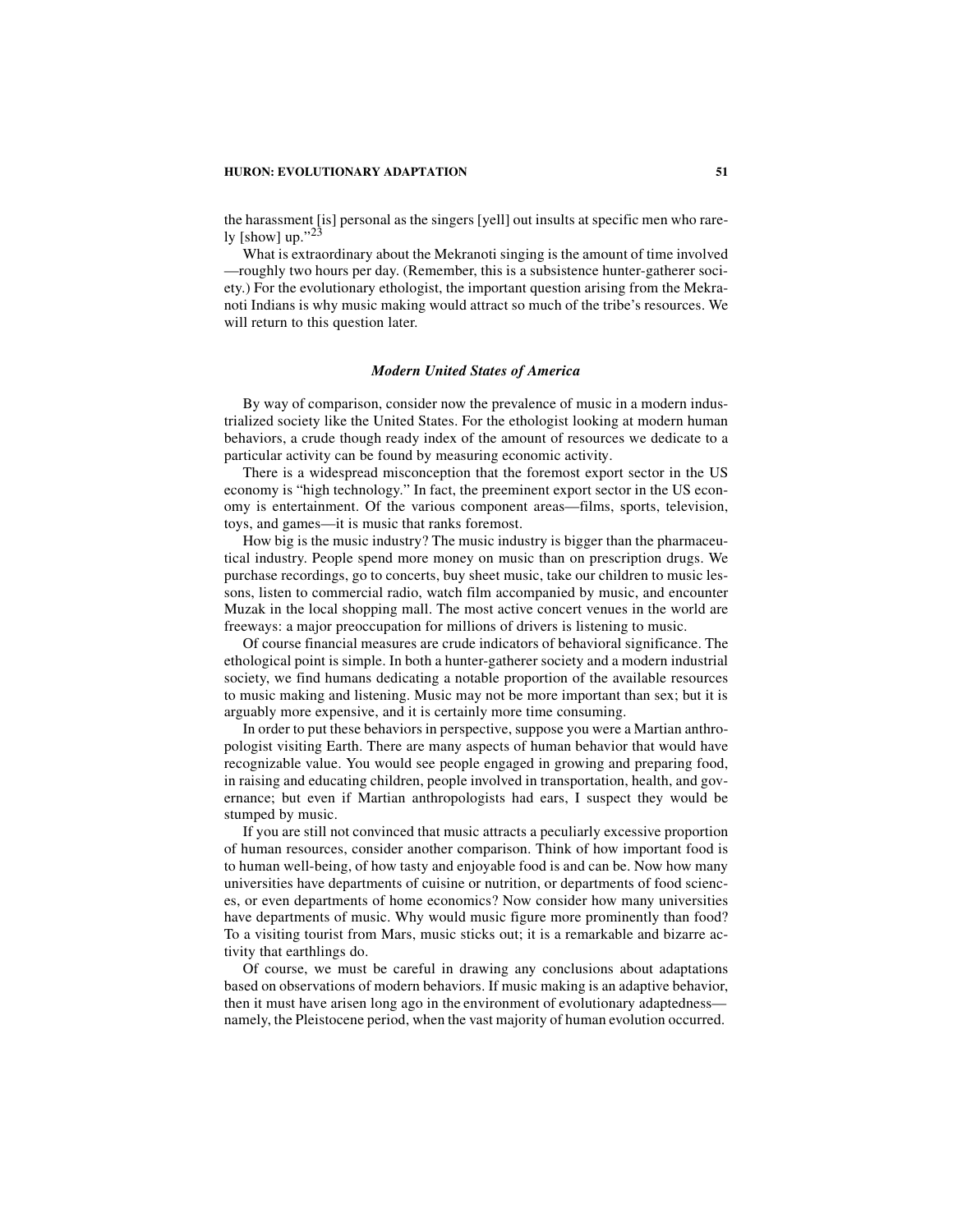## **ETHOLOGY AND EVOLUTION**

Just because an animal spends a lot of time on certain activities does not mean that the activity represents an evolutionary adaptation. Ethologists must connect the behavior to an explicit evolutionary account. That is, there must exist a plausible explanation of how the behavior would be adaptive.

Before considering such a theory for music, let us examine a nonmusical example —an example that has a richer theoretical literature about its origins. Specifically, we will consider some of the evolutionary arguments that have been advanced to account for the origins of language.

# **ON THE EVOLUTIONARY ORIGIN OF LANGUAGE**

As in the case of music, views concerning the origins of language are necessarily speculative. Nevertheless, we can learn a great deal by considering some of the theories that have been advanced concerning its origin. Until recently, the principal view of language was that it facilitated complex collaborative activities such as coordinating actions during hunting. This account seems unlikely, first, because talking is a bad idea when tracking prey, and second, because men as a group display inferior language skills compared with women.

A number of anthropological psychologists have suggested that language (and even music) evolved as surrogates for social bonding.

## *The Grooming and Gossip Theory of Language Origins*

The most empirically grounded of the recent theories of language origins is what might be called the "grooming and gossip hypothesis." Its principal advocate is Robin Dunbar.24 The theory proposes the following logic.

Animals often live in groups for mutual protection against predators. In general, larger groups are more effective in detecting and warding off predators than smaller groups, but there are costs associated with maintaining a large group. One cost is that feeding must be much more intensive in a given area and so a larger group must travel greater distances in search of food. A second cost is that as group size increases, threats are more likely to arise from internal conflict within the group rather than from external predators. That is, there is a point where group size effectively minimizes predation, but at the cost of threats from members of the group itself. Nowhere is this more evident than in primates. As a consequence of internal threats, animals within the group begin to form alliances with one another. These alliances reduce the likelihood of conflict due to the threat of group retaliation.

In primates, the principal means by which alliances are formed and bonds maintained is through grooming. Grooming accounts for between 10% and 20% of an individual's daytime activities.

There is good evidence to suggest that the principal purpose of grooming is to form alliances between individuals. First, grooming partners are much more likely to come to the defense of one another when threatened by another member of the group. Even more important evidence comes from relating the amount of time spent grooming to the size of the group. Different primate species have different typical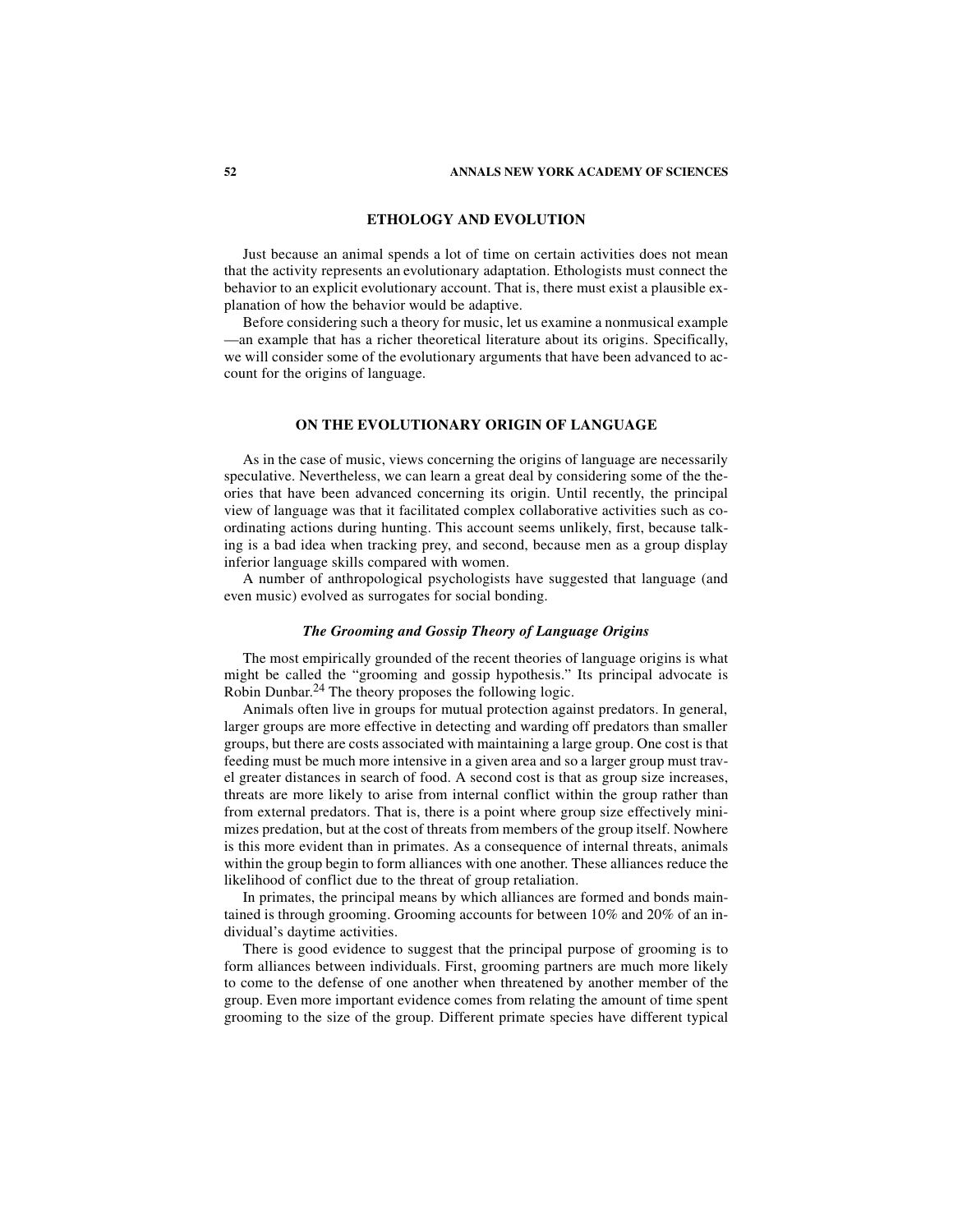group sizes. Gorillas, macaques, chimpanzees, and bonobos, among other groups, tend to form groups that have different average sizes. Primatologists have measured the different amounts of time each species engages in grooming.

A major discovery has been that there is a consistent relationship between group size and the amount of time spent grooming. As the group size increases, the average grooming time also increases. This is an unusual finding: there is no reason to suppose that animals in larger groups tend to get dirtier than animals in smaller groups, so the increase in grooming is unlikely to be related to cleanliness. Primatologists widely agree that the increase in grooming time for larger groups arises from the need to form more extensive networks of alliances. In a large group, an individual fares better by having a wider circle of friends, and the way to build primate friendships is through mutual grooming.

In the case of humans, the common "group size" has been estimated at roughly 150 people. This is approximately the size of most rural villages in the world. This means that human groups are especially large when compared with other primates. As Dunbar has pointed out, "If modern humans tried to use grooming as the sole means of reinforcing their social bonds, as other primates do, then the equation for monkeys and apes suggests we would have to devote around 40% of our day in mutual mauling."<sup>26</sup>

Dunbar has suggested that language evolved as an alternative to physical grooming. In effect, physical grooming was replaced by "vocal grooming," whose purpose remains the formation and maintenance of friendships or alliances. Such vocal grooming has a distinct advantage over physical grooming: we can talk to several people simultaneously. This increases the number of people we can bond with at the same time.

Note, however, that even language has significant limitations for multiple concurrent social interaction. Dunbar $^{27}$  has noted that "there appears to be a decisive upper limit of about four on the number of individuals who can be involved in a conversation." When a fifth or sixth person joins a conversation there is a marked tendency for the group to subdivide into two or more concurrent conversations. It is only in hierarchical situations (such as in a formal lecture) where a single conversation can be maintained in a larger group.

All of this suggests that language is most useful in close interpersonal interactions, such as grooming, gossiping, courting, and conspiring. Note, however, that there are other activities that are of value to members of a social group that involve the entire group (or at least large segments) rather than groups of twos or threes. Chief among these group activities is defense. When under threat, uniform group action is indeed a mighty force, much more powerful than smaller groups of twos and threes.

# **MUSIC AND SOCIAL BONDING**

At this point, we might speculate how music might fit into this account. Let's assume, for the moment, that the hypothesis that language evolved as a surrogate for physical grooming is true, and that language thereby allowed humans to live in larger groups with their attendant complex social relations. We could certainly conceive of a similar function for music. In some ways, music provides several advantages over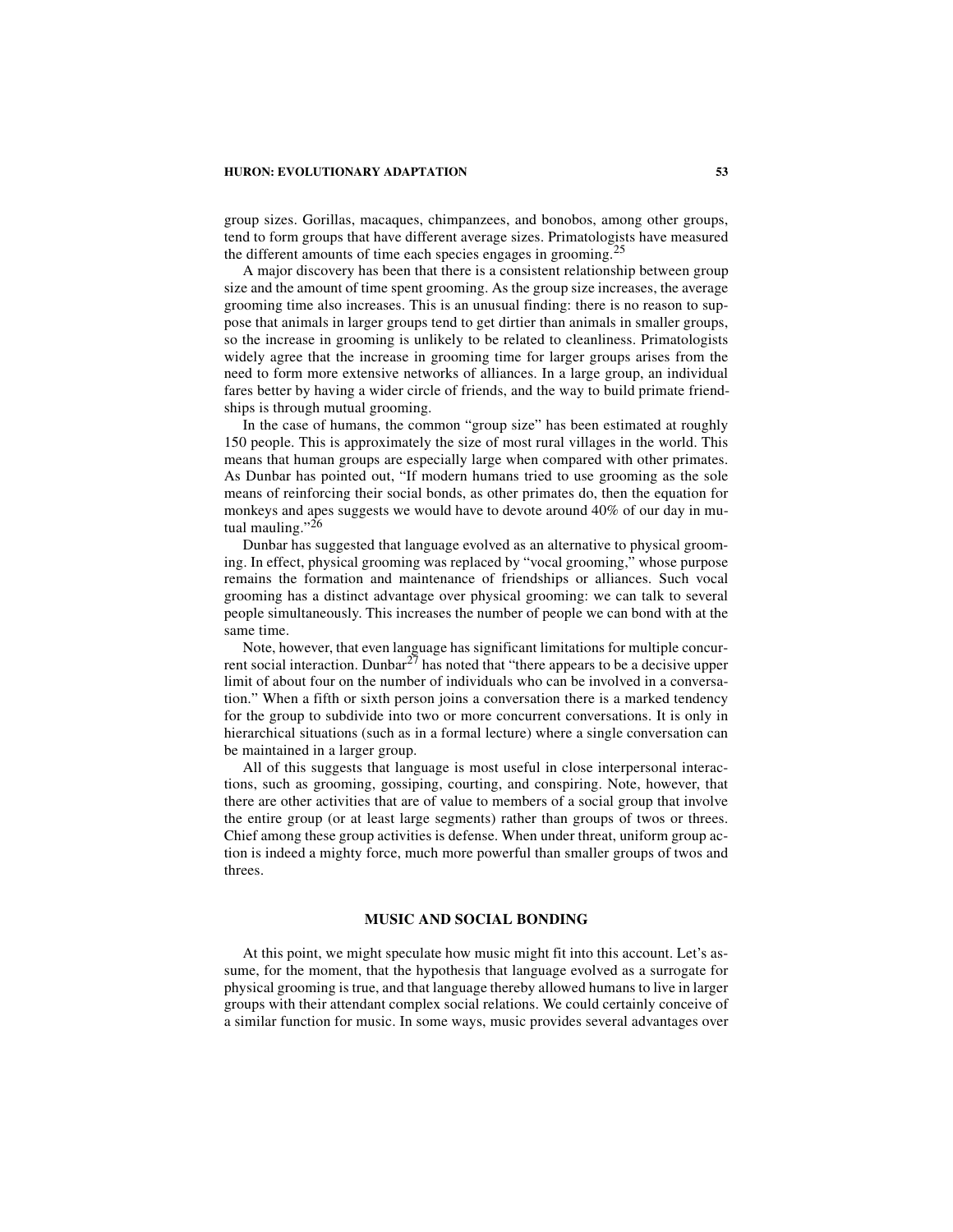language. Singing is much louder than speaking, so singing may facilitate group interactions involving more than the four individuals posited as the upper limit for conversation.

This view of the possible origins for music was essentially proposed by Juan Roederer in 1984: "... the role of music in superstitious or sexual rites, religion, ideological proselytism, and military arousal clearly demonstrates the value of music as a means of establishing behavioral coherency in masses of people. In the distant past this could indeed have had an important survival value, as an increasingly complex human environment demanded coherent, collective actions on the part of groups of human society."<sup>28</sup>

In light of later work by primatologists such as Dunbar, there appears to be merit in Roederer's hypothesis. Music might have originated as an adaptation for social bonding—more particularly, as a way of synchronizing the mood of many individuals in a larger group. That is, music helps to prepare the group to act in unison.

Perhaps a helpful image is to imagine the cackling of geese prior to their taking off. How is it that individual geese manage to synchronize their actions so that the entire flock takes flight more or less simultaneously? For anyone who has watched geese take off, there is a clear increase in the volume of cackling: more and more geese start honking. The general hubbub of honking geese is apt to raise the arousal levels of all geese in the vicinity. This increased arousal (which includes increased heart rate) would prepare the geese for a significant collective expenditure of energy.

# **MUSIC AND SOCIAL BONDING—FURTHER EVIDENCE**

It is this theory of music and social bonding that I believe holds the greatest promise as a plausible evolutionary origin for music. For the remainder of this article, I would like to review further phenomena that provide support for this hypothesis. The evidence is going to come from the following five sources: various mental disorders imply a strong link between sociability and musicality; child development implies a social role for music; brain structures related to music are linked to social and interpersonal functions; the most popular musical works imply social functioning; music modifies hormone production in groups of people.

#### *Complementary Disorders: Williams Syndrome and Asperger Autism*

Consider two mental disorders: Williams syndrome and Asperger-type autism. The principal feature of Williams syndrome is mental retardation. Williams syndrome is unique in that sufferers display three additional characteristics. One characteristic is high verbal abilities. Individuals suffering from Williams syndrome take a great interest in words. Their speech is fluent and peppered with a remarkably sophisticated vocabulary. In fact, when first encountering someone with Williams syndrome, the language fluency tends to mask the mental handicap.

In addition to high verbal abilities, Williams syndrome individuals also exhibit high sociability. They are gregarious and sociable. Coupled with the high verbal abilities, this makes Williams syndrome children a delight to work with. Finally, Williams syndrome children exhibit high musicality.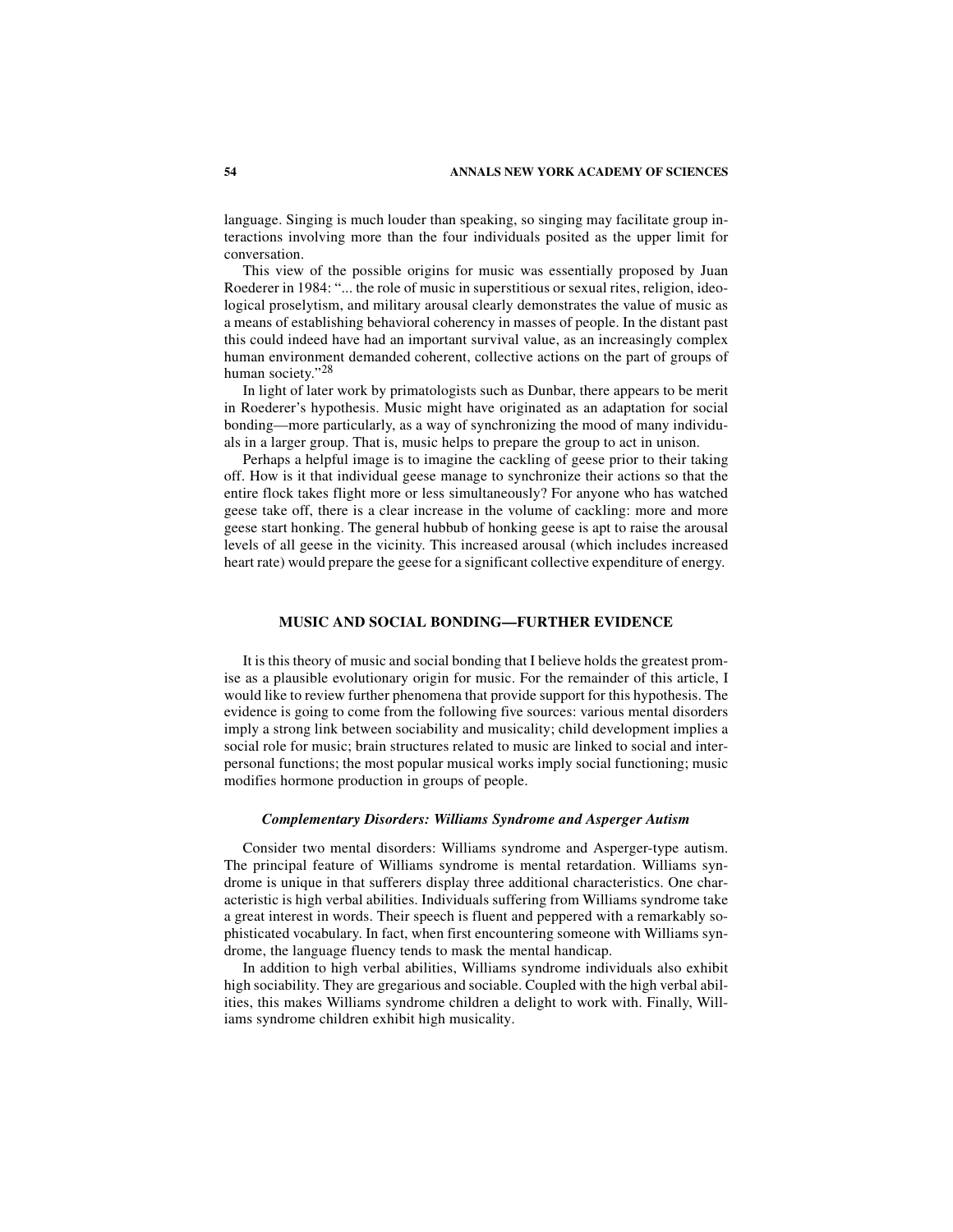Daniel Levitin and Ursula Bellugi<sup>29</sup> have described the musical activities of Williams syndrome children at a summer camp in New York State. The children are remarkable. The entire camp is alive with music. Although the children have been shown to have no greater musical aptitude than normals, they clearly relish both the musical activities and the social environment in which their musical enthusiasms can flower.

Now consider the case of Asperger-type autism. Autism is characterized by a strong aversion to social interaction. Although most autism is associated with reduced mental functioning, mental retardation is not always evident. There are autistic individuals with normal and above-average intelligence as well. Autism is related to an emotional deficit—notably the failure to develop the so-called secondary or social emotions, including shame, pride, guilt, love, and empathy. For normal children, these secondary emotions typically appear by the age of about four.

Temple Grandin is a high functioning Asperger-type autistic who has become well known through her writings about her own condition. Concerning love, Grandin talks about her confusion in high school when reading Shakespeare's *Romeo and Juliet*. "I never figured out what it was all about," said Grandin. In a trip through the Rocky Mountains with Oliver Sacks, Grandin remarked, "The mountains are pretty, ... but they don't give me a special feeling, the feeling you seem to enjoy." "You get such joy out of the sunset," she said. "I wish I did, too. I know it's beautiful, but I don't 'get' it."30 Grandin's experience of music is similar. Although Grandin has perfect pitch and what she describes as a tenacious and accurate auditory memory, she finds music leaves her cold. She finds the sounds "pretty," but in general, she just doesn't get it.<sup>31</sup> All the fuss about music leaves her mystified.

Grandin's own explanation is that not all of the "emotional circuits" are connected. Sacks interprets the phenomenon as follows: "An autistic person can have violent passions, intensely charged fixations and fascinations, or, like Temple [Grandin], an almost overwhelming tenderness and concern in certain areas. In autism, it is not affect in general that is faulty but affect in relation to complex human experiences, social ones predominantly, but perhaps allied ones—esthetic, poetic, symbolic, etc. No one, indeed, brings this out more clearly than Temple herself….She feels that there is something mechanical about her mind, and she often compares it to a computer.... She feels that there are usually genetic determinants in autism; she suspects that her own father, who was remote, pedantic, and socially inept, had Asperger's—or, at least, autistic traits—and that such traits occur with significant frequency in the parents and grandparents of autistic children."<sup>32</sup>

The contrast between Asperger-type autism and Williams syndrome is striking. On the one hand we have a group of people whose symptoms include high sociability linked with high musicality. On the other hand we have a group of people whose symptoms include low sociability linked with low musicality. Together, these mental conditions are consistent with a relationship between sociability and musicality and this link is the principal assumption of a group-oriented evolutionary account.

# **MUSIC AND SOCIAL FUNCTION**

Consider the following question: What is the most successful piece of music in modern history? Of course the answer to this question depends on how we define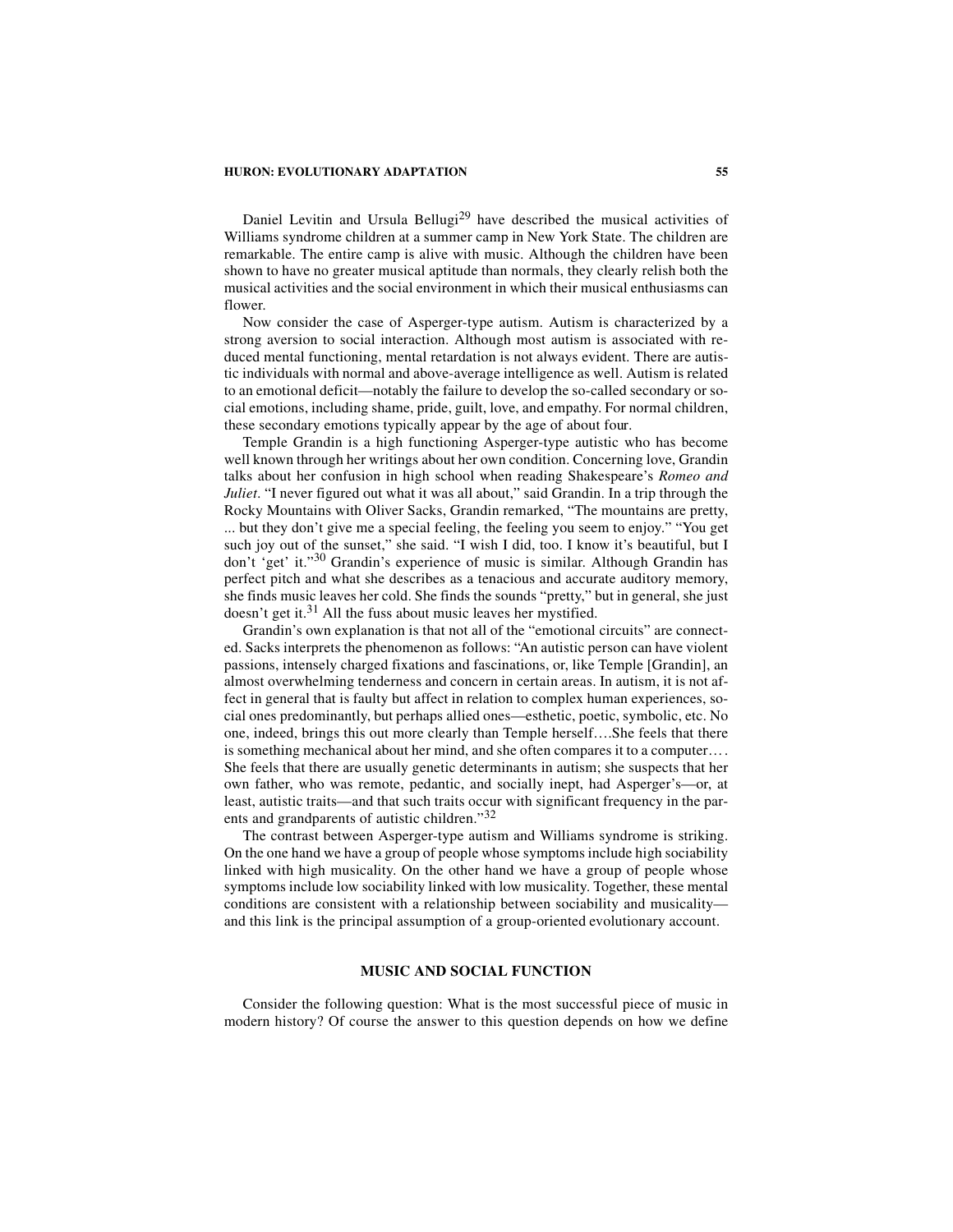success—and this is far from clear, as esthetic philosophers have shown. Nevertheless, I want to use a straightforward criterion: let us assume that the most successful musical work is the one that is most performed and most heard. Using this criterion, you might be surprised by the answer. The most successful musical work was composed by Mildred and Patti Hill in 1893, and revised in the 1930s.<sup>33</sup> The piece in question is, of course, "Happy Birthday." "Happy Birthday" has been translated into innumerable languages and is performed on the order of a million times a day. It remained under copyright protection until the middle of the twentieth century. For many people, the singing of "Happy Birthday" is the only time they sing in public. For other people, the singing of "Happy Birthday" constitutes the only time they sing.

In some ways, "Happy Birthday" is the quintessential feminist work. Its composers remain unknown and uncelebrated; the work was created by the collaboration of two women rather than as an egotistic expression of one man. It is a thoroughly domestic work: "Happy Birthday" is performed in the kitchen or lunch room rather than in the concert hall. No other musical work has evoked so much spontaneous music making. The work is domestic, amateur, and relationally oriented. Despite its extraordinary success, it remains undervalued as a musical creation.

"Happy Birthday" plays a role in our evolutionary story because I suspect that for the vast majority of human history, music making was of this ilk. In Western culture, it is surely the camp songs sung by Girl Scouts or the songs sung by British soccer fans that come closest to what might be imagined in Pleistocene *Homo sapiens*. In all these cases, the music serves an obvious social role and in helping to define a sense of identity and common purpose.

In light of our evolutionary hypothesis, let us return and reconsider the singing of the Mekranoti Indians. Recall some of the characteristic features—especially the singing done by the men: the men's singing is done late at night and in the early morning, and their singing is associated with a high degree of machismo. Like most native societies, the greatest danger facing the Mekranoti Indians is the possibility of being attacked by another human group. The best strategic time to attack is in the very early morning while people are asleep. Recall the insult shouted at men who continued to sleep in their lean-tos: "Get out of bed! The Kreen Akrore Indians have already attacked and you're still sleeping." The implication is obvious. It appears that the nightly singing by the men constitutes a defensive vigil. The singing maintains arousal levels and keeps the men awake.

Of course music making is also associated with stirring a war party. North American Indians famously sang and danced prior to initiating an attack on another tribe. One might suppose that engaging in an activity that publicly announces a hostile intention would be counterproductive. War dances might possible warn an enemy of an impending attack. However, the music making seems to serve a more important role: that of raising arousal and synchronizing individual moods to serve the larger goal of the group.

# **SOCIAL BONDING AND HORMONES**

Apart from arousing individuals, music can also pacify. Experimental work by Fukui has shown that listening to music can reduce testosterone levels. Fukui himself was quick to point out the possible social and evolutionary significance of this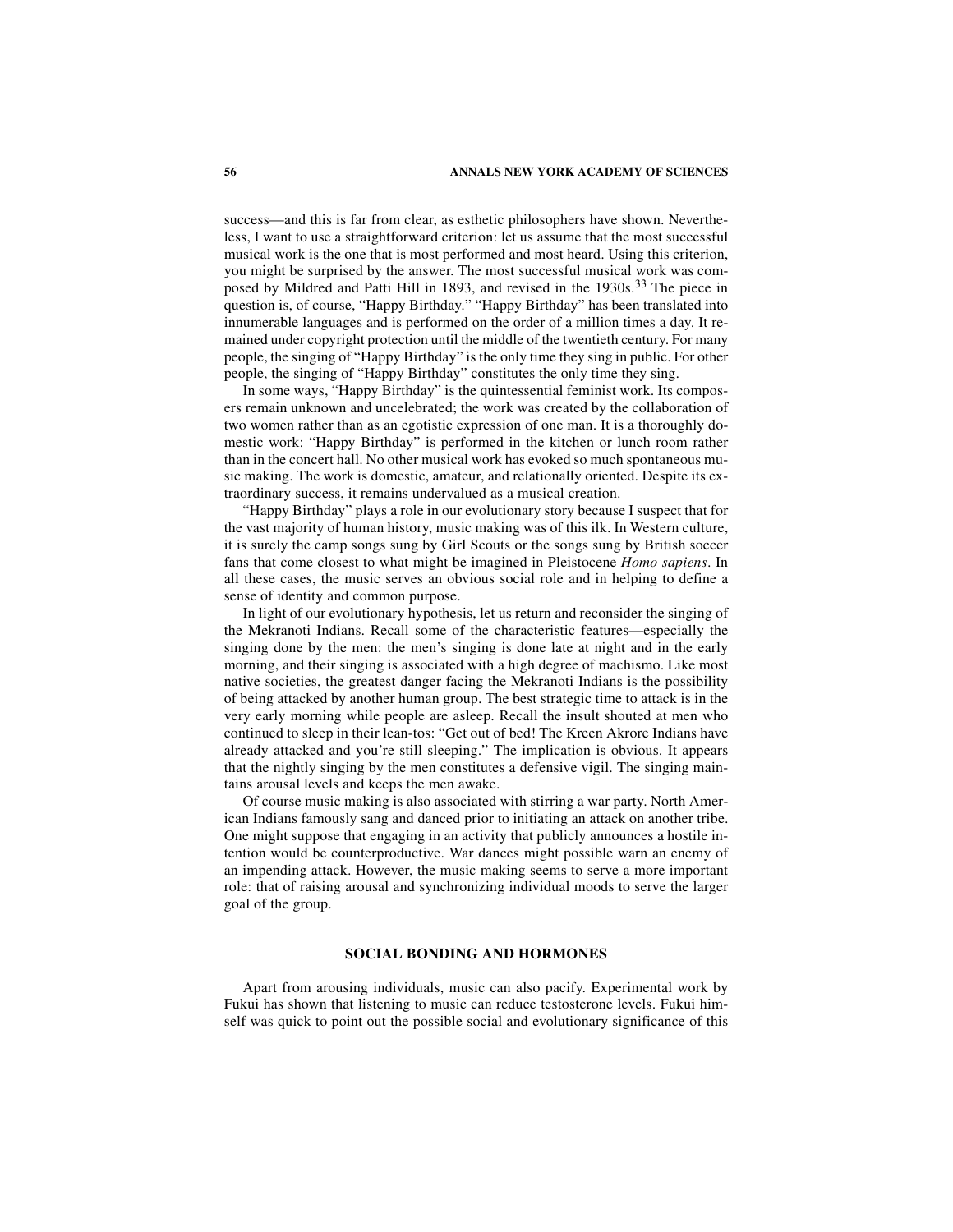finding. In human social groups, lower levels of testosterone are likely to result in less aggression, less conflict, less sexual confrontation or sexual competition, and consequently more group cohesiveness.

A problem with Fukui's experiment is that he did not manipulate the type of music heard by his listeners. Listeners simply listened to their favorite music. Depending on his sample of listeners, we might expect whole genres of music were not represented. We might suppose, for example, that heavy metal, hard rock, or thrash music might well have increased rather than decreased testosterone levels. Further research is necessary to document the specific hormonal changes associated with different types of musical experiences. However, Fukui's work at least shows that music can have marked effects on hormone levels—specifically, hormones that relate especially strongly to sociability.

# **OXYTOCIN AND THE BIOLOGY OF SOCIAL BONDING**

An important question to ask is how precisely music might bring about social bonding. Neurophysiologist Walter Freeman<sup>34</sup> has proposed a pertinent theory related to the hormone oxytocin.

Oxytocin is most commonly associated with the "let-down" response in new mothers—that is, the response that enables the flow of breast milk following childbirth. The presence of oxytocin also has dramatic effects on the brain. For example, when a ewe gives birth to a lamb, the olfactory bulb in the ewe's brain is bathed in oxytocin. Following the birth of the new lamb, a ewe will imprint on the smell of the new lamb, but will subsequently fail to recognize the smell of her former offspring. The result is that the ewe will suckle only the newborn lamb.

Neurophysiological research has shown that oxytocin acts as a sort of "eraser" that wipes away previous memories and simultaneously facilitates the storage of new memories. When linked with significant life events, oxytocin is the cement that binds new memories. The amnesic properties of oxytocin are evident in all kinds of learning episodes. However, their strongest effects occur during major limbic activations, such as those resulting from trauma or from ecstasy. Pavlov discovered this phenomenon when serious spring flooding affected his lab and nearly drowned his caged dogs. Following their rescue it was discovered that the dogs had to be retrained from scratch.<sup>35</sup>

In his book, *Societies of Brains*, Freeman chronicles a number of circumstances where oxytocin release occurs and the effects of these releases on neural organization. As we have noted, oxytocin releases are associated with trauma and ecstasy. In addition to childbirth, oxytocin is released in males and females following sexual orgasm. Freeman also suggests that oxytocin is released during trance and while listening to music.

In many cases, the presence of oxytocin is correlated with human and animal bonding circumstances. For example, in the case of sexual orgasm, oxytocin may significantly facilitate pair bonding in the same way that oxytocin following childbirth facilitates mother–child bonding. Freeman's suggestion that music causes oxytocin to be released has important repercussions for instances of peer-group bonding and social identity. If Freeman is correct, there would be good neurophysiological reasons for lovers to enjoy music while courting, for union members to sing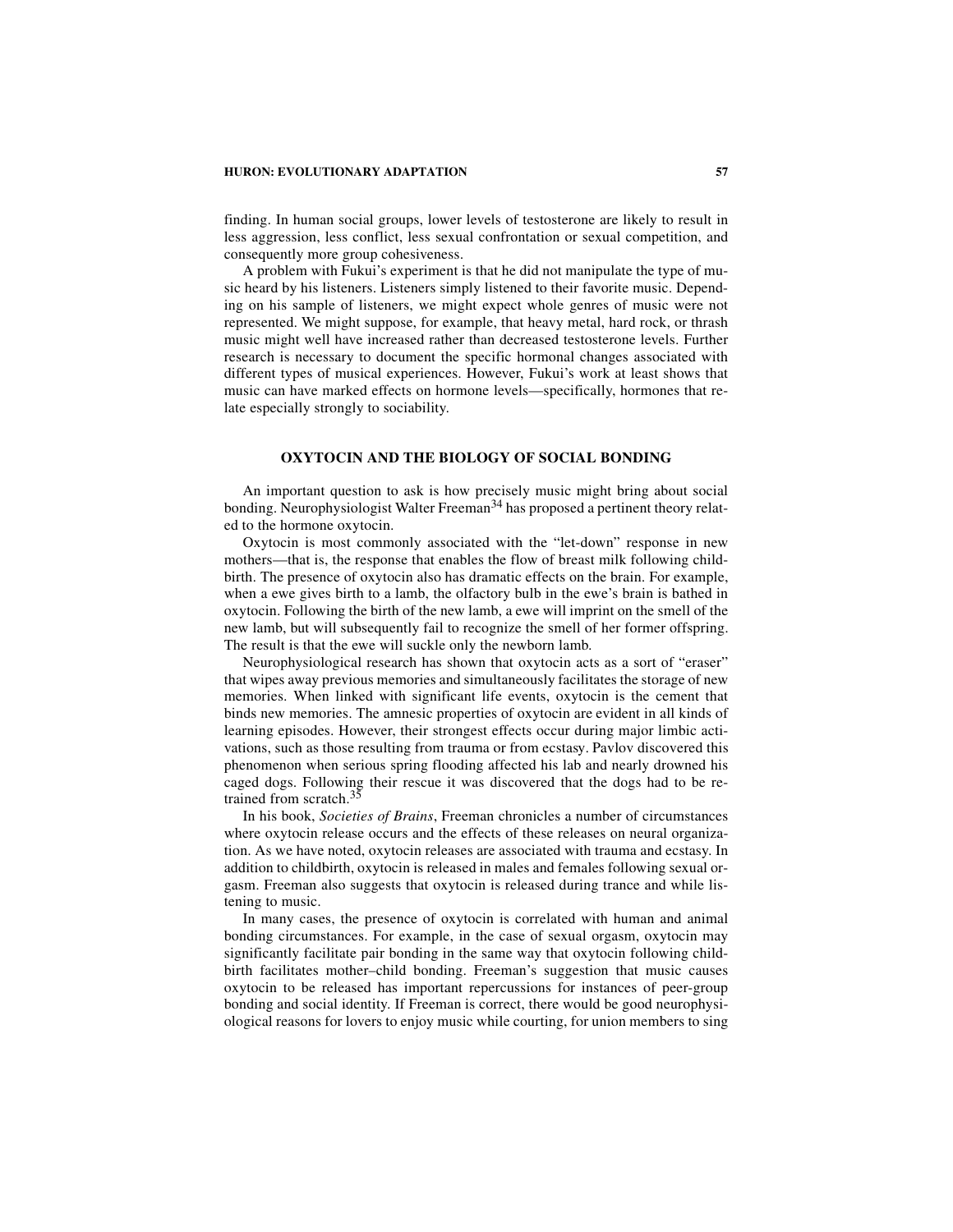while on the picket line, for religious groups to engage in collective music making, for colleges to promote alma mater songs, and for warriors to sing and dance prior to fighting.

### **MOOD REGULATION**

Thayer and his colleagues have carried out a number of studies concerning how people regulate their moods. One study attempted to determine what people do to try to get out of a bad mood. Of 29 categories of activities, the foremost activity was calling or talking to a friend. The second most frequently reported activity was trying to think positive thoughts—to give oneself a sort of "pep talk." The third most frequently reported activity—ahead of a wide variety of behaviors—was listening to music. Forty-seven percent of respondents reported that they used music to temper or eliminate a bad mood.36

Thayer *et al.*<sup>37</sup> carried out a similar study to determine what people do to raise their alertness or energy level. Listening to music was reported by 41% of respondents, following activities such as sleeping, taking a shower, getting some fresh air, and drinking coffee. Finally, in a third study investigating what people do to reduce nervousness, tension, or anxiety, listening to music ranked third at 53%, following after only calling or talking to someone, and trying to calm down by thinking about a situation.

There are two points to highlight from these studies. The first is that the foremost category of behavior for mood regulation is being with or conversing with a friend. That is to say, our first tendency is to seek mood regulation through social interaction. Moods are contagious, and we rely to some extent on each other to modulate, reinforce, or temper our moods. Although we know that moods are highly influenced by the individual's physiological state—notably through food, exercise, or rest—behaviors such as eating, exercise, and rest are less frequently used for mood regulation than music.

The second point to highlight is the obvious point that music appears to figure prominently as a method for mood regulation. Although in contemporary society music tends to be experienced in a personalized or individualized listening context, we already know that this context is historically unprecedented. Most music making in hunter-gatherer societies occurs in a social or group context. Until the invention of the phonograph, the vast majority of music in Western culture was also experienced in social or group contexts. In short, music is not out of place in the list of socialized behaviors used for mood regulation.

# **CONCLUSION**

By way of conclusion, first let me reiterate that I do not think the evidence in support of music as an evolutionary adaptation is strong. The purpose of this article has been to show that there are no obvious or fatal impediments that rule out a possible evolutionary origin.

We might summarize the basic evidence as follows: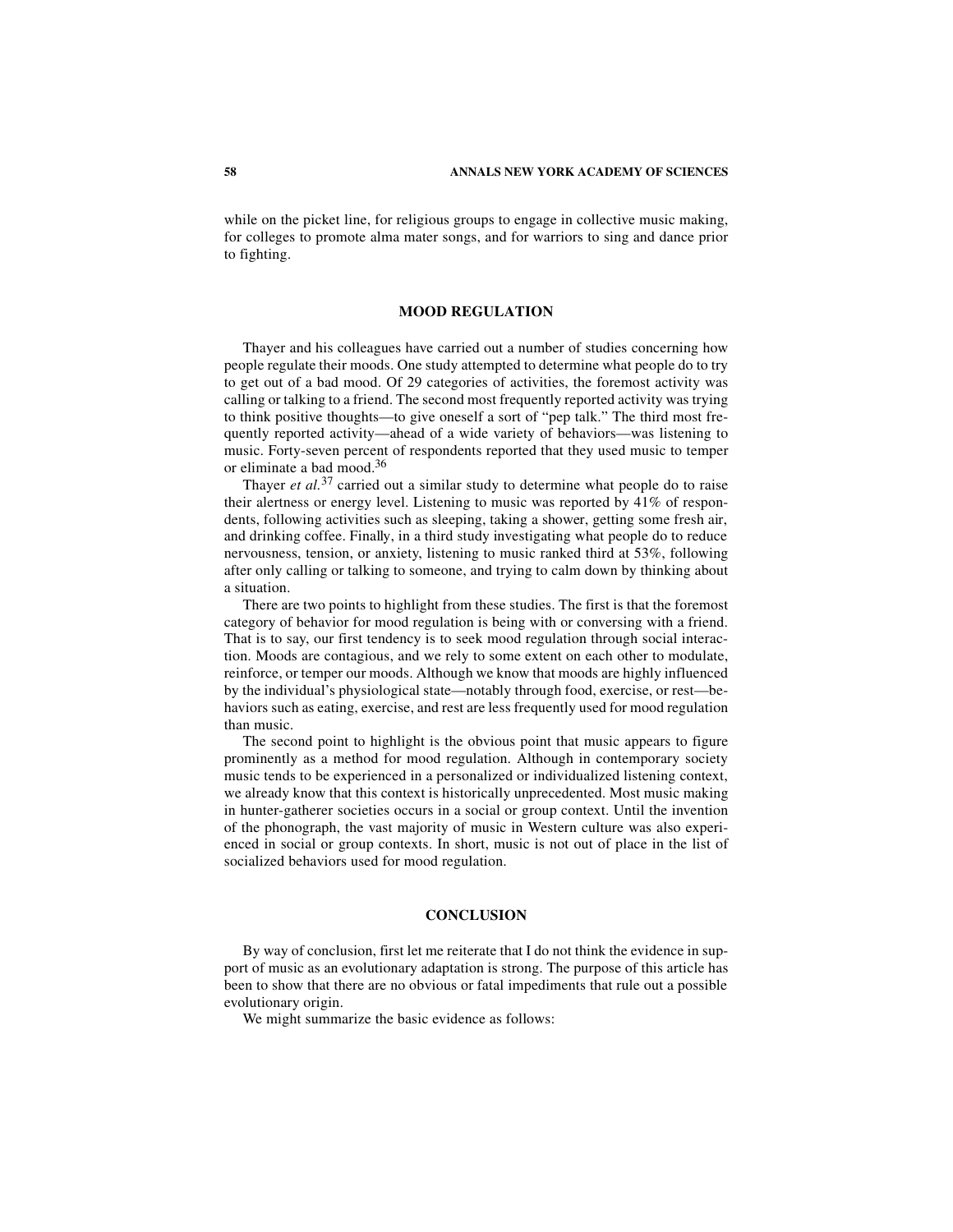- Complex evolutionary adaptations arise only over many millennia. Accordingly, in order for a behavior to be adaptive, it must be very old. As we have seen, music making does indeed conform to the criterion of great antiquity.
- Behavioral specializations are often expected to be associated with specific anatomical or functional brain structures. Lesions and other neurological assaults can leave an individual with impaired musical functioning. There are double-dissociations between various amusias and virtually every other kind of functional mental loss. This does not prove that music is not acquired by general learning, but the neurological evidence is at least consistent with the possibility that there are specialized music-related brain structures.
- In order for a behavior to be adaptive, the behavior itself must enhance the propagation of the individual's genes. As we have seen, musical behaviors are consistent with mood modification and group mood synchronization—and these synchronous states are at times clearly associated with situations where group efforts are adaptive—such as in the case of defense against other human groups. In addition, high musical involvement is not associated with dereliction or poor survival (such as the case for alcohol); this raises problems for the view that music is a form of nonadaptive pleasure seeking.

The evidence we have for mood regulation and synchronization is suggestive:

- We have noted contrasting disorders in Williams syndrome and Asperger-type autism. In one case, we see a group of individuals who are highly sociable and also highly musical. In the other case, we see a group of individuals who display extremely low sociability and also low musical understanding or affinity.
- Although we did not review this literature, the emergence of the secondary or socialized emotions in child development is strongly associated with musical empathy, understanding, and sophistication. The pertinent research on child development implies a social role for music.
- We noted that the most popular musical works often imply some sort of social function. "Happy Birthday" is only one example. Group identity is often expressed through, for example, folk songs, Girl Scouts' camp songs, sports, and war dances.
- Although we did not review the literature, it is also known that the emergence of musical tastes relates to postpubescent socializing and group identity.
- Finally, we discussed how music modifies hormone production in groups of people.

As noted at the beginning of this essay, there is a long history of abuse of genetic claims serving ulterior and often nefarious motives. Even if we assume that musicality has some adaptive function, the repercussions for modern music making and modern musical enjoyment are likely to be minimal. Music is now deeply embedded in a cultural/historical context where human musical memories span centuries, and the fashion cycle is a significant engine of change. Music is now part of a Lamarckian system where acquired characteristics are transmitted in Dawkinsean "meme pool" rather than in Mendelian "gene pool."38 Like language, the details of musical culture and tastes are largely a product of enculturation.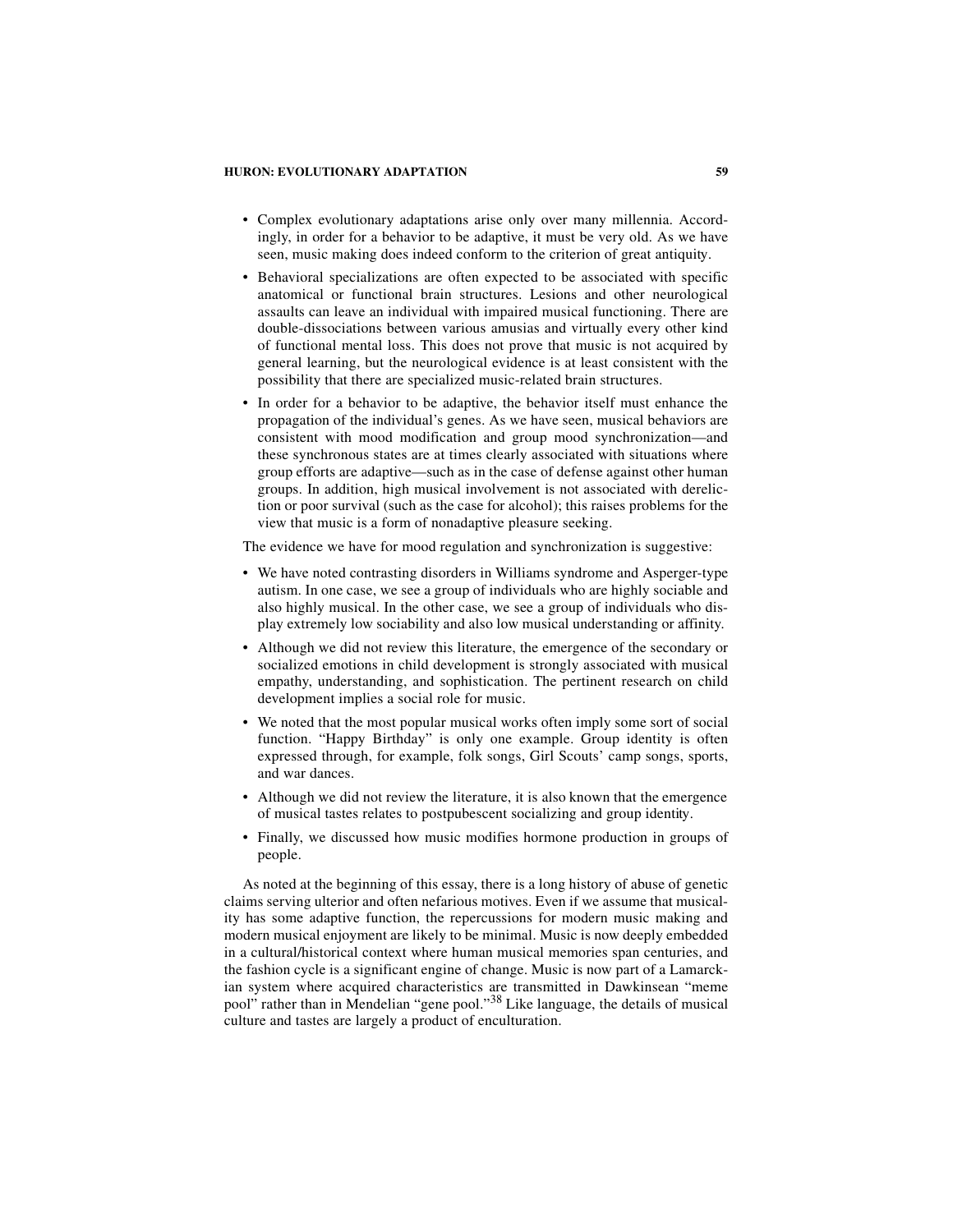Nevertheless, it remains worthwhile to attempt to understand where music comes from and why it has achieved such a ubiquitous presence in human lives. Evolutionary theorizing about music may well remain in the realm of *Just-So* stories. There is always the possibility, however, of a testable hypothesis emerging, and if so, we'll all wait with interest to see the results.

# **ACKNOWLEDGMENTS**

I would like to extend my thanks to Dr. Kristin Precoda for drawing my attention to the work of Werner regarding the Mekranoti Indians, and to Dr. David Wessel for drawing my attention to Freeman's work concerning oxytocin. This lecture was originally presented at the Department of Music, University of California, Santa Barbara, March 6, 1998. A shortened version was presented at the Society for Music Perception and Cognition Conference, Evanston, Illinois, August 16, 1999.

# **REFERENCES**

- 1. BARKOW, J., L. COSMIDES & J. TOOBY, EDS. 1992. The Adapted Mind: Evolutionary Psychology and the Generation of Culture. Oxford University Press. Oxford.
- 2. TOOBY, J. & L. COSMIDES. 1992. The psychological foundations of culture. *In* The Adapted Mind: Evolutionary Psychology and the Generation of Culture. J. Barkow, L. Cosmides & J. Tooby, Eds.: 19–136. Oxford University Press. Oxford.
- 3. BARON-COHEN, S., ED. 1997. The Maladapted Mind: Classic Readings in Evolutionary Psychopathology. Psychology Press. East Sussex, UK.
- 4. SHEPARD, R.N. 1992. The perceptual organization of colors: an adaptation to regularities of the terrestrial world? *In* The Adapted Mind: Evolutionary Psychology and the Generation of Culture. J. Barkow, L. Cosmides & J. Tooby, Eds.: 495–532. Oxford University Press. Oxford.
- 5. WRIGHT, R. 1994. The Moral Animal: The New Science of Evolutionary Psychology. Vintage Books. New York.
- 6. DISSANAYAKE, E. 1988. What Is Art For? University of Washington Press. Seattle.
- 7. PINKER, S. 1997. How the Mind Works. W.W. Norton. New York.
- 8. PINKER, S. 1994. The Language Instinct. Morrow. New York.
- 9. WALLIN, N.L., B. MERKER & S. BROWN. 2000. The Origins of Music. MIT Press. Cambridge, MA.
- 10. WILLIAMS, L. 1980. The Dancing Chimpanzee: A Study of the Origin of Music in Relation to the Vocalising and Rhythmic Action of Apes. Allison & Busby. London. Revised edition.
- 11. LEWONTIN, R.C. 1991. Biology as Ideology; The Doctrine of DNA. House of Anansi Press. Concord, Ontario.
- 12. SYMONS, D. 1992. On the use and misuse of Darwinism in the study of human behavior. *In* The Adapted Mind: Evolutionary Psychology and the Generation of Culture. J. Barkow, L. Cosmides & J. Tooby, Eds.: 137–159. Oxford University Press. Oxford.
- 13. POPPER, K. 1935/1959. Logik der Forschung. Vienna, 1935. Translated as The Logic of Scientific Discovery. Basic Books. New York.
- 14. GOULD, S.J. & R.C. LEWONTIN. 1979. The spandrels of San Marco and the Panglossian program: a critique of the adaptationist programme. Proc. R. Soc. Lond. **250:** 281– 288.
- 15. DURHAM, W. 1991. Coevolution: Genes, Culture, and Human Diversity. Stanford University Press. Stanford, CA.
- 16. DARWIN, C. 1872. The Expression of Emotion in Man and Animals. Murray. London.